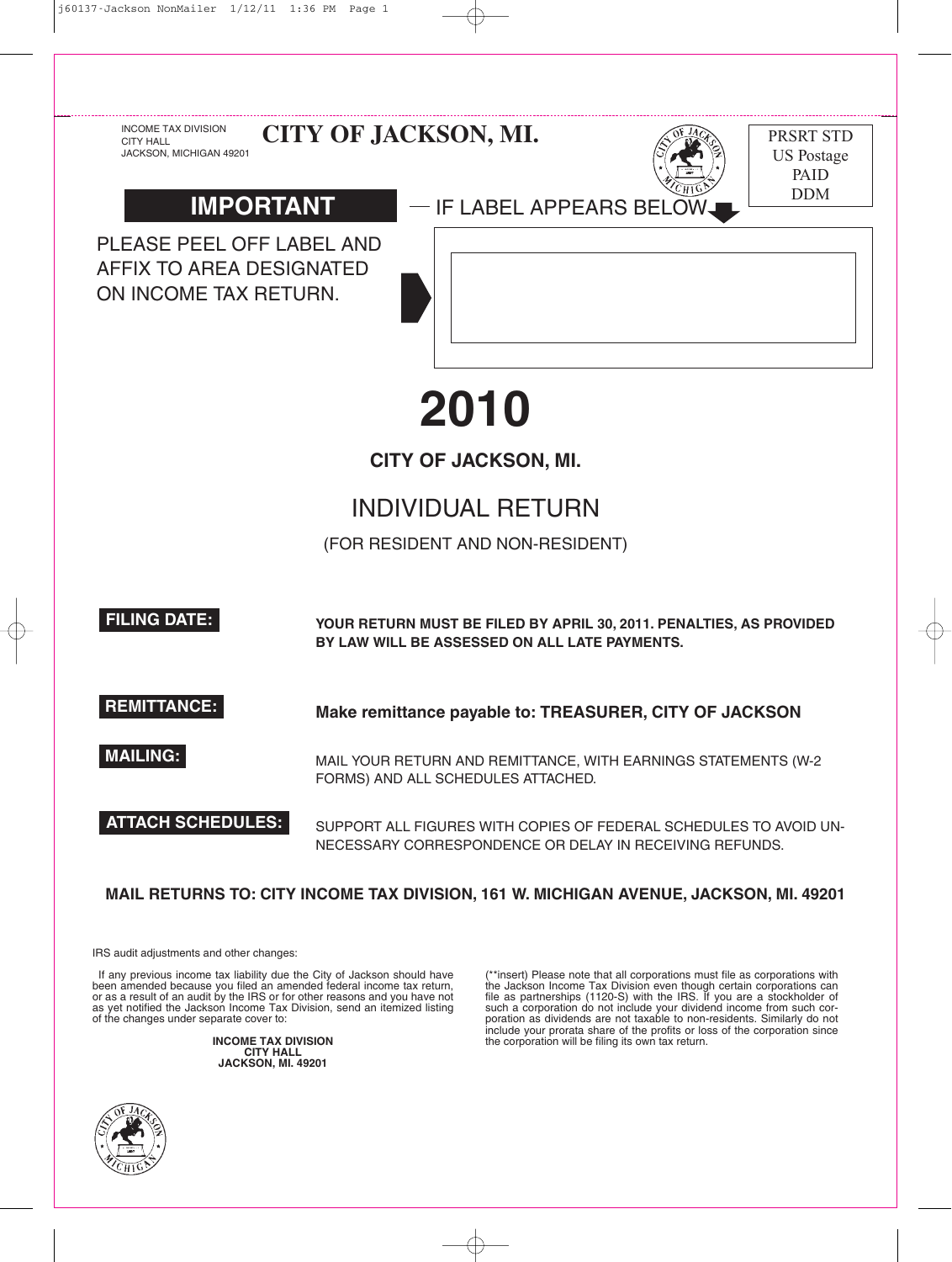This booklet contains a return and the instructions for filing your 2010 individual City of Jackson income tax return. Read all of the instructions carefully before completing your 2010 returns. Since some of the information on your J1040 may be based on your Federal 1040, it is suggested that your J1040 be prepared after you complete your Federal income tax return.

## **WHO MUST FILE A TAX RETURN**

Every resident and non-resident who had gross income of \$600 or more from sources listed under "What is Taxable Income" must complete and file a return. If you wish to claim a refund because the tax withheld or paid is more than the tax due, you must file a return. If you filed a Declaration of Estimated Tax for 2009 you must file an annual return even though there is no change in tax liability. Each partner in a partnership as such elects to file and pay the tax for all of the partners. In the latter case the partner may take credit on line 10 for tax payments made by the partnership in his behalf.

# **RESIDENCY**

A Jackson RESIDENT is a person domiciled in Jackson "Domicile" means a place where a person has his true, fixed and permanent home. A NON-RESIDENT is a person domiciled outside the city.

# **CHANGE OF RESIDENT STATUS**

Any person whose residence changed either from a resident to a nonresident or a non-resident to a resident during the taxable year will file according to the instructions from Schedule 4.

# **MARRIED PERSON-JOINT OR SEPARATE RETURNS**

Married persons may file either a joint or separate return. Residents filing jointly must include all income of husband and wife. Non-residents filing jointly must include Jackson earned income of both husband and wife. If you file jointly, both names must be listed in the heading and both must sign the return. If you file separately, dependents can only be claimed by the spouse who would be entitled to claim such dependents under the Federal Internal Revenue Code.

# **DECEASED TAXPAYERS**

A return for a taxpayer who died during the taxable year should be filed on the same basis as he would have filed if he had lived. If a refund is due on the return and the check is to be made payable to persons other than the surviving spouse, a letter of explanation should be attached.

## **DUE DATE**

Your return is due on or before April 30, 2011 or within four months after the end of your fiscal year accepted by the Internal Revenue Service. An extension for your city return is automatic if you have been granted an extension for your Federal 1040 and you submit a copy of it to the Income Tax Division by the date your city return was first due. Extensions may be granted by writing the Jackson Income Tax Division.

## **DECLARATION OF ESTIMATED TAX**

If you expect that your City of Jackson tax will exceed amounts withheld from your pay by \$100 or more, you must file a Declaration of Estimated Tax: form J1040ES by April 30, and pay at least one-fourth (1/4) of the estimated tax with your declaration. The remaining balance will be due in three equal installments to be paid on June 30, September 30 and on January 31. If you file an estimate you must still file an annual return. You may amend your estimate at the time of making any quarterly payment. Failure to file when required will result in an assessment of interest and penalty charges.

## **WHAT IS TAXABLE INCOME**

# **RESIDENTS ONLY**

A resident is subject to tax on all items included in total Federal income. (Subject to certain exclusions as listed in "What is Non-Taxable Income".) Taxable income would include:

1. Salaries, bonuses, wages, commissions, fees, vacation pay, profit sharing plan income, and other compensation regardless of where earned.

2. Proceeds from regular IRA's, deferred Compensation programs and incentives for early retirement are all taxable at 1%.

3. Fair market value of merchandise or services received as compensation.

4. Net profit from the operation of a business or profession or other activity regardless of where earned.

5. Income from a partnership, estate or trust, interest from bank accounts, credit unions, savings and loan associations and other income regardless of where earned.

6. Rental income, capital gains, and dividends.

7. Amounts received for personal injuries, sickness, and disability are taxable to the extent provided by the Federal Internal Revenue Code.

## **NON-RESIDENTS ONLY**

A non-resident is subject to tax on all items included in total Federal Income which are derived from or connected with Jackson sources as follows:

1. Salaries, bonuses, wages, commissions, fees, vacation pay, profit sharing plans and other compensation for services rendered as an employee in Jackson.

2. Fair market value of merchandise or services received as compensation. 3. Net profits from the operation of a business or profession or other

activity conducted in Jackson (See Schedule 3 for business allocation.)

4. Net profits from rental or real and tangible property located in Jackson.

5. Net profits from sale or exchange of personal property located in Jackson.

6. Amounts received for personal injuries, sickness, and disability are taxable to the extent provided by the Federal Internal Revenue Code.

## **WHAT IS NON-TAXABLE INCOME**

## **RESIDENTS AND NON-RESIDENTS**

The following types of income are not taxable both to a resident and a non-resident, and they may be listed as subtractions, if they are included on line 1 of J1040 **(but only if included.)** Attach federal schedules as needed.

1. Gifts, inheritances, bequests and distributions of principal from estates and trusts.

2. Proceeds from Social Security, insurance, pensions, annuities and retirement benefits even if taxable under the Federal Internal Revenue Code.

3. Amounts received for disability are excluded only to the extent provided by the Federal Internal Revenue Code.

4. Unemployment compensation, supplemental unemployment benefits, welfare relief payments, workmen's compensation.

5. Interest from obligations of the United States, such as Savings Bonds and Treasury Notes, obligations of the states, or subordinate units of government of states.

6. Dividends on an insurance policy.

7. Compensation received for service in the armed forces of the United States, including Reserves.

8. IRA payments made on income taxed by the City only.

## **NON-RESIDENTS ONLY**

The following items are non-taxable to non-residents only:

1. Interest, dividends and royalty income.

2. Income from trusts and estates.

## **TO COMPLETE YOUR RETURN**

Residents - turn to Residents Only, Instructions for Preparing Tax Return. Non-Residents - turn to Non-Residents Only, Instructions for Preparing Tax Return.

Part-Year Residents - see Schedule 4, instructions enclosed in booklet.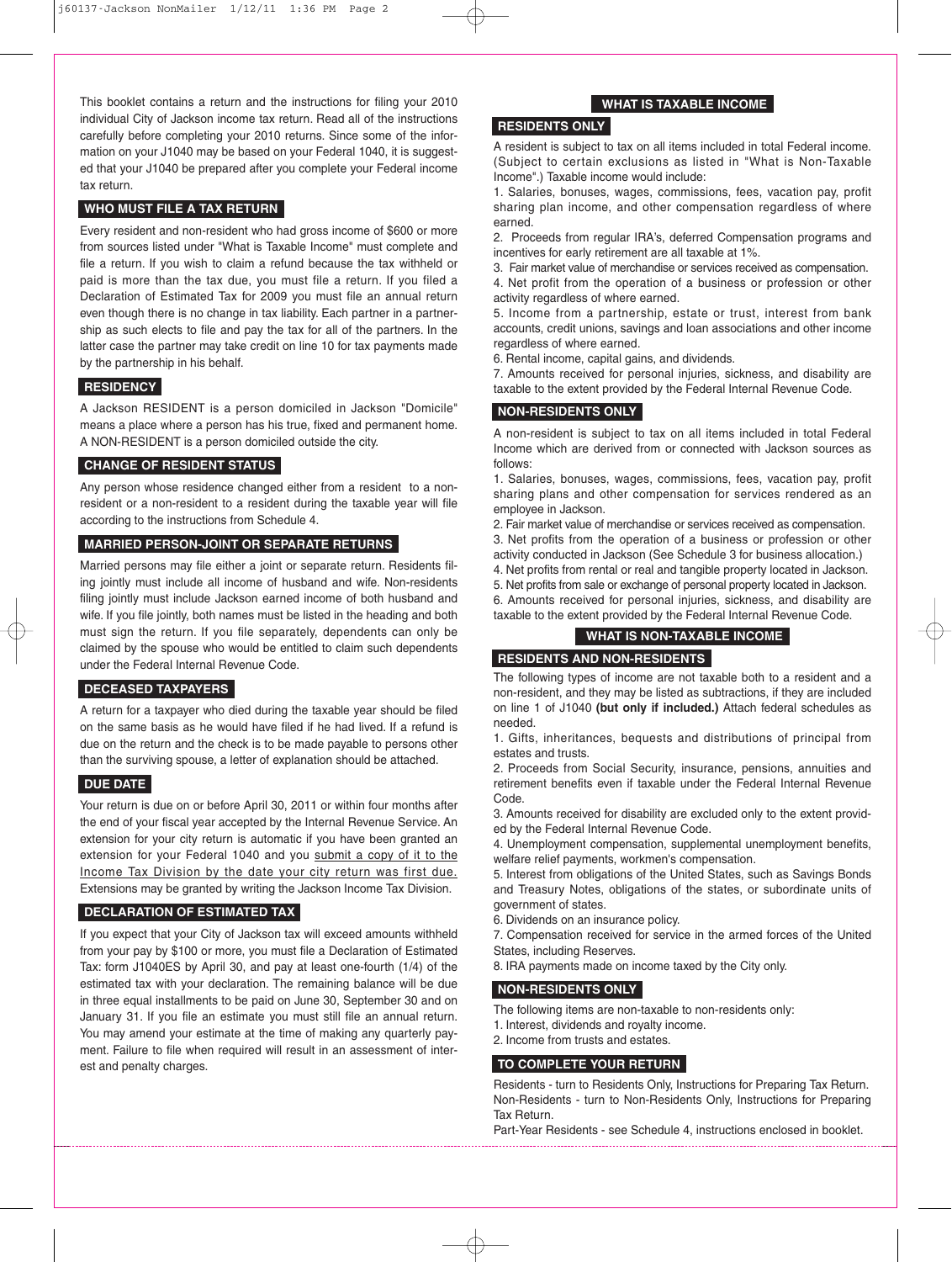|                          | J1040              | FOR CALENDAR 2010<br>OR FISCAL YEAR ENDING<br>YOUR SOCIAL SECURITY NUMBER                                                                                                                                                         |                                                                                                                                                                                                                                                                                                                                                                    | <b>SPOUSE'S SOCIAL SECURITY NUMBER</b>                    |  |                               | <b>INDIVIDUAL RETURN</b> | CITY OF JACKSON, MI INCOME TAX<br>DATE(S) OF BIRTH                   | <b>CHECK</b><br><b>ONE</b><br><b>BOX</b>                                                                                                                                                                                          |          |                                  | <b>RESIDENT</b><br><b>NONRESIDENT</b><br><b>PART-YEAR</b><br><b>FILING STATUS:</b> |              |
|--------------------------|--------------------|-----------------------------------------------------------------------------------------------------------------------------------------------------------------------------------------------------------------------------------|--------------------------------------------------------------------------------------------------------------------------------------------------------------------------------------------------------------------------------------------------------------------------------------------------------------------------------------------------------------------|-----------------------------------------------------------|--|-------------------------------|--------------------------|----------------------------------------------------------------------|-----------------------------------------------------------------------------------------------------------------------------------------------------------------------------------------------------------------------------------|----------|----------------------------------|------------------------------------------------------------------------------------|--------------|
|                          |                    |                                                                                                                                                                                                                                   |                                                                                                                                                                                                                                                                                                                                                                    |                                                           |  |                               |                          |                                                                      |                                                                                                                                                                                                                                   |          |                                  | RESIDENT FROM ______ TO _____                                                      |              |
|                          |                    | FIRST NAME(S) AND INITIAL(S)                                                                                                                                                                                                      |                                                                                                                                                                                                                                                                                                                                                                    | <b>LAST NAME</b>                                          |  |                               |                          | HOME (<br>$\lambda$                                                  | <b>TELEPHONE</b>                                                                                                                                                                                                                  |          |                                  | <b>SINGLE</b>                                                                      | <b>JOINT</b> |
|                          |                    | (STREET OR RURAL ROUTE) DO NOT USE P.O. BOX                                                                                                                                                                                       |                                                                                                                                                                                                                                                                                                                                                                    |                                                           |  |                               |                          | WORK (<br>Your Occupation                                            |                                                                                                                                                                                                                                   |          |                                  |                                                                                    |              |
|                          |                    |                                                                                                                                                                                                                                   |                                                                                                                                                                                                                                                                                                                                                                    |                                                           |  |                               |                          |                                                                      |                                                                                                                                                                                                                                   |          |                                  | EMPLOYERS NAME & LOCAL ADDRESS                                                     |              |
|                          |                    | CITY, TOWN OR POST OFFICE                                                                                                                                                                                                         | <b>STATE</b>                                                                                                                                                                                                                                                                                                                                                       | POSTAL ZIP CODE                                           |  |                               |                          | Spouse's Occupation                                                  |                                                                                                                                                                                                                                   |          |                                  |                                                                                    |              |
|                          | <b>EXEMPTIONS:</b> | Children are allowed their<br>own exemption even if being<br>claimed on parents return:                                                                                                                                           | a. <b>NOURSELF</b><br>$b.$ $\Box$ Blind                                                                                                                                                                                                                                                                                                                            | □ 65 & Over<br>$\Box$ Paraplegic                          |  | $\Box$ SPOUSE<br>$\Box$ Blind |                          | □ 65 & Over<br>$\Box$ Paraplegic                                     |                                                                                                                                                                                                                                   |          |                                  |                                                                                    |              |
|                          |                    | Did you file a 2009 City c.                                                                                                                                                                                                       |                                                                                                                                                                                                                                                                                                                                                                    | <b>Dependents</b><br>Name (first, initial, and last name) |  | Check<br>if under<br>age 2    |                          | If age 2 or over dependent's<br>social security number               | Relationship                                                                                                                                                                                                                      |          | No. of<br>months<br>in your home | NO. OF BOXES<br><b>CHECKED ON a</b><br>AND b                                       |              |
|                          | Yes                | Return?<br>$\vert$ $\vert$ No                                                                                                                                                                                                     |                                                                                                                                                                                                                                                                                                                                                                    |                                                           |  |                               |                          |                                                                      |                                                                                                                                                                                                                                   |          |                                  | NO. OF OTHER<br><b>DEPENDENTS</b>                                                  |              |
|                          |                    | If yes, are the Name(s)                                                                                                                                                                                                           |                                                                                                                                                                                                                                                                                                                                                                    |                                                           |  |                               |                          |                                                                      |                                                                                                                                                                                                                                   |          |                                  | LISTED ON c<br><b>TOTAL EXEMPTIONS</b>                                             |              |
|                          | Yes                | and Address the same?<br><b>No</b>                                                                                                                                                                                                |                                                                                                                                                                                                                                                                                                                                                                    |                                                           |  |                               |                          |                                                                      |                                                                                                                                                                                                                                   |          |                                  | <b>ADD NUMBERS</b><br><b>ENTERED ON</b>                                            |              |
|                          |                    | If no, list name and                                                                                                                                                                                                              |                                                                                                                                                                                                                                                                                                                                                                    |                                                           |  |                               |                          | ÷                                                                    |                                                                                                                                                                                                                                   |          |                                  | <b>BOXES ABOVE</b><br><b>DO NOT ROUND</b>                                          |              |
|                          |                    | address used on previous<br>return: $\ldots$                                                                                                                                                                                      |                                                                                                                                                                                                                                                                                                                                                                    |                                                           |  |                               |                          |                                                                      |                                                                                                                                                                                                                                   |          |                                  | <b>DROP CENTS</b>                                                                  |              |
|                          |                    | 1A. TOTAL INCOME: (all W2's Schedules and / or documents to substantiate totals must be attached in order to process return)                                                                                                      |                                                                                                                                                                                                                                                                                                                                                                    |                                                           |  |                               |                          |                                                                      |                                                                                                                                                                                                                                   |          | 1A.                              |                                                                                    | 00           |
|                          |                    |                                                                                                                                                                                                                                   |                                                                                                                                                                                                                                                                                                                                                                    |                                                           |  |                               |                          |                                                                      |                                                                                                                                                                                                                                   |          |                                  |                                                                                    |              |
|                          |                    |                                                                                                                                                                                                                                   |                                                                                                                                                                                                                                                                                                                                                                    |                                                           |  |                               |                          |                                                                      |                                                                                                                                                                                                                                   |          | 1B.                              |                                                                                    | 00           |
|                          | 2.                 | (If you have no additions or subtractions, carry this amount to line 4)<br>ADDITIONS TO INCOME: (from page 2 Schedule 2R line C for Residents or 2NR line E for Non-Residents) 1120-S income is not taxable on individual return. |                                                                                                                                                                                                                                                                                                                                                                    |                                                           |  |                               |                          |                                                                      |                                                                                                                                                                                                                                   | 2.       |                                  | 00                                                                                 |              |
|                          | 3.                 | SUBTRACTIONS FROM INCOME (From page 2 schedule 2R line M for Residents/Schedule 2NR line I for Non-Residents) 1120-S loss not deductible on individual return.                                                                    |                                                                                                                                                                                                                                                                                                                                                                    |                                                           |  |                               |                          |                                                                      |                                                                                                                                                                                                                                   |          | 3.                               |                                                                                    | 00           |
|                          |                    |                                                                                                                                                                                                                                   |                                                                                                                                                                                                                                                                                                                                                                    |                                                           |  |                               |                          | <b>ATTACH ALL SCHEDULES AND EXPLANATIONS</b>                         |                                                                                                                                                                                                                                   |          | 4.                               |                                                                                    | 00           |
| W-2'S HERE               |                    |                                                                                                                                                                                                                                   |                                                                                                                                                                                                                                                                                                                                                                    |                                                           |  |                               |                          |                                                                      | 5.                                                                                                                                                                                                                                |          | 00                               |                                                                                    |              |
|                          |                    | 5.                                                                                                                                                                                                                                |                                                                                                                                                                                                                                                                                                                                                                    |                                                           |  |                               |                          |                                                                      |                                                                                                                                                                                                                                   | 6.       |                                  | 00                                                                                 |              |
|                          | 6.                 | 7. TAX - Multiply amount on line 6 by one of the following:                                                                                                                                                                       |                                                                                                                                                                                                                                                                                                                                                                    |                                                           |  |                               |                          |                                                                      |                                                                                                                                                                                                                                   |          |                                  |                                                                                    |              |
|                          |                    |                                                                                                                                                                                                                                   |                                                                                                                                                                                                                                                                                                                                                                    |                                                           |  |                               |                          |                                                                      |                                                                                                                                                                                                                                   |          | 7.                               |                                                                                    | 00           |
|                          |                    |                                                                                                                                                                                                                                   |                                                                                                                                                                                                                                                                                                                                                                    |                                                           |  |                               |                          |                                                                      |                                                                                                                                                                                                                                   |          |                                  |                                                                                    |              |
|                          |                    | <b>PAYMENTS AND TAX CREDITS:</b>                                                                                                                                                                                                  |                                                                                                                                                                                                                                                                                                                                                                    | <b>ATTACH COPIES OF W2'S</b>                              |  |                               |                          |                                                                      |                                                                                                                                                                                                                                   |          |                                  |                                                                                    |              |
|                          | 8.                 | Jackson tax withheld (You must attach copies of all W2's to obtain credit for withholding.)                                                                                                                                       |                                                                                                                                                                                                                                                                                                                                                                    |                                                           |  |                               |                          |                                                                      | 8.                                                                                                                                                                                                                                | 00       |                                  |                                                                                    |              |
|                          | 9.                 | 2010 Estimate payments (including carry forward credit from 2009 J-1040<br>10. Credits for income tax paid to another Michigan municipality (Residents Only) or by                                                                |                                                                                                                                                                                                                                                                                                                                                                    |                                                           |  |                               |                          |                                                                      | 9.<br>10.                                                                                                                                                                                                                         | 00<br>00 |                                  |                                                                                    |              |
|                          |                    | a partnership. *Attach copy of other municipalities return.                                                                                                                                                                       |                                                                                                                                                                                                                                                                                                                                                                    |                                                           |  |                               |                          |                                                                      |                                                                                                                                                                                                                                   |          |                                  |                                                                                    | 00           |
|                          |                    | (Make checks payable to City Treasurer.)                                                                                                                                                                                          |                                                                                                                                                                                                                                                                                                                                                                    |                                                           |  |                               |                          |                                                                      |                                                                                                                                                                                                                                   |          |                                  |                                                                                    |              |
|                          |                    | 12. BALANCE DUE: (line 7 larger than line 11).                                                                                                                                                                                    |                                                                                                                                                                                                                                                                                                                                                                    |                                                           |  |                               |                          | <b>PAY WITH RETURN</b><br>(No payment necessary if less than \$1.00) | .                                                                                                                                                                                                                                 |          | 12.                              |                                                                                    | 00           |
| <b>ATTACH CHECK HERE</b> |                    | 13. A. REFUND: (line 11 larger than 7.)                                                                                                                                                                                           |                                                                                                                                                                                                                                                                                                                                                                    |                                                           |  |                               |                          |                                                                      |                                                                                                                                                                                                                                   |          | 13A.                             |                                                                                    | 00           |
|                          |                    |                                                                                                                                                                                                                                   |                                                                                                                                                                                                                                                                                                                                                                    |                                                           |  |                               |                          |                                                                      |                                                                                                                                                                                                                                   |          | 13B.                             |                                                                                    | 00           |
|                          |                    |                                                                                                                                                                                                                                   |                                                                                                                                                                                                                                                                                                                                                                    |                                                           |  |                               |                          |                                                                      |                                                                                                                                                                                                                                   |          | 13C.                             |                                                                                    | 00<br>00     |
|                          |                    |                                                                                                                                                                                                                                   |                                                                                                                                                                                                                                                                                                                                                                    |                                                           |  |                               |                          |                                                                      |                                                                                                                                                                                                                                   |          | 14.<br>15.                       |                                                                                    | 00           |
|                          |                    |                                                                                                                                                                                                                                   |                                                                                                                                                                                                                                                                                                                                                                    |                                                           |  |                               |                          |                                                                      | I declare that I have examined this return (including accompanying schedules and statements) and to the best of my knowledge and belief it is true, correct<br>and complete. If prepared by a person other than taxpayer, his dec |          |                                  |                                                                                    |              |
|                          | SIGN               |                                                                                                                                                                                                                                   | $\begin{picture}(180,10) \put(0,0){\vector(1,0){100}} \put(15,0){\vector(1,0){100}} \put(15,0){\vector(1,0){100}} \put(15,0){\vector(1,0){100}} \put(15,0){\vector(1,0){100}} \put(15,0){\vector(1,0){100}} \put(15,0){\vector(1,0){100}} \put(15,0){\vector(1,0){100}} \put(15,0){\vector(1,0){100}} \put(15,0){\vector(1,0){100}} \put(15,0){\vector(1,0){100}}$ |                                                           |  |                               |                          |                                                                      |                                                                                                                                                                                                                                   |          |                                  |                                                                                    |              |
|                          | <b>HERE</b>        |                                                                                                                                                                                                                                   | $\begin{picture}(150,100) \put(0,0){\vector(1,0){100}} \put(150,0){\vector(1,0){100}} \put(150,0){\vector(1,0){100}} \put(150,0){\vector(1,0){100}} \put(150,0){\vector(1,0){100}} \put(150,0){\vector(1,0){100}} \put(150,0){\vector(1,0){100}} \put(150,0){\vector(1,0){100}} \put(150,0){\vector(1,0){100}} \put(150,0){\vector(1,0){100}} \put(150,0){$        |                                                           |  |                               |                          |                                                                      |                                                                                                                                                                                                                                   |          |                                  |                                                                                    |              |
|                          |                    |                                                                                                                                                                                                                                   |                                                                                                                                                                                                                                                                                                                                                                    |                                                           |  |                               |                          |                                                                      |                                                                                                                                                                                                                                   |          |                                  |                                                                                    |              |
|                          |                    | MAKE CHECKS PAYABLE TO: TREASURER, CITY OF JACKSON<br>MAIL RETURNS TO: CITY INCOME TAX DIVISION, 161 W. MICHIGAN AVE., JACKSON, MI 49201                                                                                          |                                                                                                                                                                                                                                                                                                                                                                    |                                                           |  |                               |                          | DUE ON OR BEFORE APRIL 30TH.                                         |                                                                                                                                                                                                                                   |          |                                  |                                                                                    | Page 1       |

 $\overline{\bigoplus}$ 

 $\overline{\varphi}$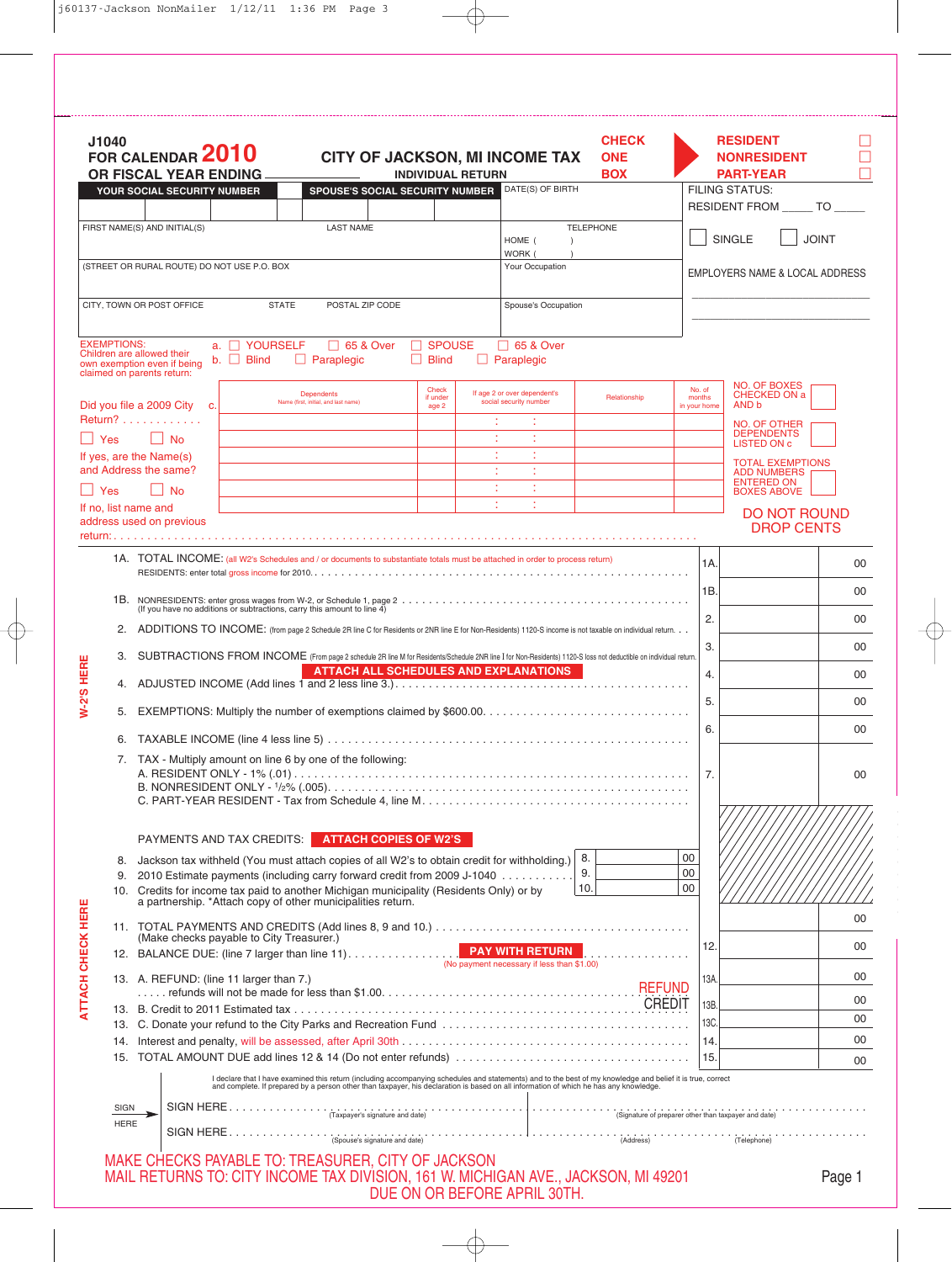

# – DO NOT USE THIS SCHEDULE IF ALL OF YOUR WORK IS PERFORMED IN JACKSON

| NON-RESIDENTS ONLY                                                                                                                          |                                                                                                                                                                                           |           |      |  |  |  |
|---------------------------------------------------------------------------------------------------------------------------------------------|-------------------------------------------------------------------------------------------------------------------------------------------------------------------------------------------|-----------|------|--|--|--|
| husband and wife have income subject to allocation, figure<br>each separately.                                                              | <b>COMPUTATION OF WAGES EARNED IN JACKSON - To be</b><br>completed by Non-Residents who performed only part of their<br>services in Jackson and part outside city on same job. Where both |           |      |  |  |  |
| A. Actual number of days worked everywhere (do not include vacation, holidays, sick, etc.) (5 days week x 52 weeks = 260 days maximum, less | Α.                                                                                                                                                                                        |           | Day  |  |  |  |
|                                                                                                                                             | В.                                                                                                                                                                                        |           | Day  |  |  |  |
|                                                                                                                                             | C.                                                                                                                                                                                        |           | $\%$ |  |  |  |
|                                                                                                                                             |                                                                                                                                                                                           | $D.$ \\$  |      |  |  |  |
|                                                                                                                                             | E.                                                                                                                                                                                        | \$        |      |  |  |  |
|                                                                                                                                             | F.                                                                                                                                                                                        | \$        |      |  |  |  |
|                                                                                                                                             |                                                                                                                                                                                           | $G.  $ \$ |      |  |  |  |
| <b>SCHEDULE 2R</b>                                                                                                                          | <b>RESIDENTS (See instructions)</b>                                                                                                                                                       |           |      |  |  |  |
| <b>ADDITIONS</b>                                                                                                                            |                                                                                                                                                                                           | Α.        |      |  |  |  |
| <b>TO</b>                                                                                                                                   |                                                                                                                                                                                           | <b>B.</b> |      |  |  |  |
| <b>INCOME</b>                                                                                                                               |                                                                                                                                                                                           | C.        |      |  |  |  |
|                                                                                                                                             |                                                                                                                                                                                           |           |      |  |  |  |
|                                                                                                                                             |                                                                                                                                                                                           | D.        |      |  |  |  |
| <b>SUBTRACTIONS</b>                                                                                                                         |                                                                                                                                                                                           | Ε.        |      |  |  |  |
| <b>FROM</b>                                                                                                                                 |                                                                                                                                                                                           | F.        |      |  |  |  |
| <b>INCOME</b>                                                                                                                               |                                                                                                                                                                                           |           |      |  |  |  |
| <b>ONLY</b>                                                                                                                                 |                                                                                                                                                                                           |           |      |  |  |  |
| IF INCLUDED                                                                                                                                 |                                                                                                                                                                                           | Ι.        |      |  |  |  |
| IN                                                                                                                                          |                                                                                                                                                                                           | J.        |      |  |  |  |
| LINE <sub>1</sub>                                                                                                                           | *Only allowed if moving into the City of Jackson<br>K. Employees Business Expenses (subject to 2% Federal limit) (attach copy of Federal Form 2106)                                       | Κ.        |      |  |  |  |
|                                                                                                                                             |                                                                                                                                                                                           | L.        |      |  |  |  |
|                                                                                                                                             |                                                                                                                                                                                           | M.        |      |  |  |  |
| <b>SCHEDULE 2NR</b>                                                                                                                         | <b>NON-RESIDENTS (See instructions)</b>                                                                                                                                                   |           |      |  |  |  |
|                                                                                                                                             |                                                                                                                                                                                           | Α.        |      |  |  |  |
| <b>ADDITIONS</b>                                                                                                                            |                                                                                                                                                                                           | В.        |      |  |  |  |
| <b>TO</b>                                                                                                                                   |                                                                                                                                                                                           | C.        |      |  |  |  |
| <b>INCOME</b>                                                                                                                               |                                                                                                                                                                                           | D.        |      |  |  |  |
|                                                                                                                                             |                                                                                                                                                                                           | Е.        |      |  |  |  |
|                                                                                                                                             |                                                                                                                                                                                           |           |      |  |  |  |
| <b>SUBTRACTIONS</b>                                                                                                                         | Employees business expenses incurred in the production of Jackson Income.                                                                                                                 | F.        |      |  |  |  |
| <b>FROM</b>                                                                                                                                 |                                                                                                                                                                                           | G.        |      |  |  |  |
| <b>INCOME</b>                                                                                                                               | (attach copy of Federal return)                                                                                                                                                           | Η.        |      |  |  |  |
| IF INCLUDED                                                                                                                                 | I.                                                                                                                                                                                        | Ι.        |      |  |  |  |
| IN                                                                                                                                          |                                                                                                                                                                                           |           |      |  |  |  |

LINE 1

Page 2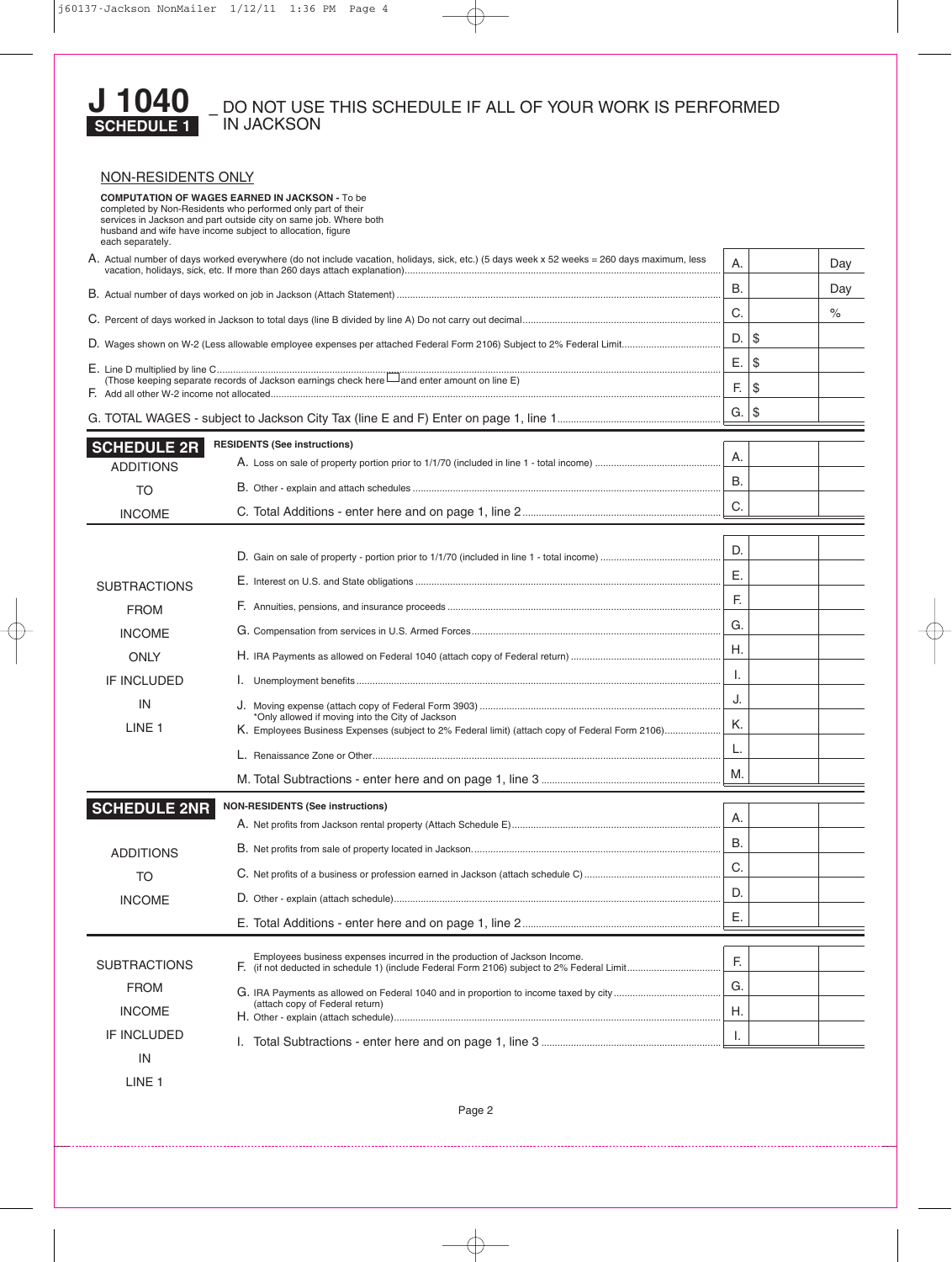|                          | J1040                                                                                                                                                        | FOR CALENDAR 2010<br>OR FISCAL YEAR ENDING                                                                                                                     |                                    |                                                                                         | <b>INDIVIDUAL RETURN</b>            | <b>CITY OF JACKSON, MI INCOME TAX</b>                                                                                                                                                                                             | <b>CHECK</b><br><b>ONE</b><br><b>BOX</b> |                                  | <b>RESIDENT</b><br><b>NONRESIDENT</b><br><b>PART-YEAR</b>     |              |
|--------------------------|--------------------------------------------------------------------------------------------------------------------------------------------------------------|----------------------------------------------------------------------------------------------------------------------------------------------------------------|------------------------------------|-----------------------------------------------------------------------------------------|-------------------------------------|-----------------------------------------------------------------------------------------------------------------------------------------------------------------------------------------------------------------------------------|------------------------------------------|----------------------------------|---------------------------------------------------------------|--------------|
|                          |                                                                                                                                                              | YOUR SOCIAL SECURITY NUMBER                                                                                                                                    |                                    | <b>SPOUSE'S SOCIAL SECURITY NUMBER</b>                                                  |                                     | DATE(S) OF BIRTH                                                                                                                                                                                                                  |                                          |                                  | <b>FILING STATUS:</b><br>RESIDENT FROM ______ TO _____        |              |
|                          |                                                                                                                                                              | FIRST NAME(S) AND INITIAL(S)                                                                                                                                   |                                    | <b>LAST NAME</b>                                                                        |                                     | HOME (<br>WORK (                                                                                                                                                                                                                  | <b>TELEPHONE</b>                         |                                  | <b>SINGLE</b>                                                 | <b>JOINT</b> |
|                          |                                                                                                                                                              | (STREET OR RURAL ROUTE) DO NOT USE P.O. BOX                                                                                                                    |                                    |                                                                                         |                                     | Your Occupation                                                                                                                                                                                                                   |                                          |                                  | <b>EMPLOYERS NAME &amp; LOCAL ADDRESS</b>                     |              |
|                          |                                                                                                                                                              | CITY, TOWN OR POST OFFICE                                                                                                                                      | <b>STATE</b>                       | POSTAL ZIP CODE                                                                         |                                     | Spouse's Occupation                                                                                                                                                                                                               |                                          |                                  |                                                               |              |
|                          | <b>EXEMPTIONS:</b>                                                                                                                                           | Children are allowed their<br>own exemption even if being<br>claimed on parents return:                                                                        | a. C YOURSELF<br>$b.$ $\Box$ Blind | □ 65 & Over<br>$\Box$ Paraplegic                                                        | $\Box$ SPOUSE<br>П.<br><b>Blind</b> | □ 65 & Over<br>$\Box$ Paraplegic                                                                                                                                                                                                  |                                          |                                  |                                                               |              |
|                          |                                                                                                                                                              | Did you file a 2009 City c.                                                                                                                                    |                                    | <b>Dependents</b><br>Name (first, initial, and last name)                               | Check<br>if under<br>age 2          | If age 2 or over dependent's<br>social security number                                                                                                                                                                            | Relationship                             | No. of<br>months<br>in your home | <b>NO. OF BOXES</b><br><b>CHECKED ON a</b><br>AND b           |              |
| H                        | Yes                                                                                                                                                          | Return?<br>$\Box$ No                                                                                                                                           |                                    |                                                                                         |                                     |                                                                                                                                                                                                                                   |                                          |                                  | NO. OF OTHER<br><b>DEPENDENTS</b><br><b>LISTED ON c</b>       |              |
|                          |                                                                                                                                                              | If yes, are the Name(s)<br>and Address the same?                                                                                                               |                                    |                                                                                         |                                     |                                                                                                                                                                                                                                   |                                          |                                  | <b>TOTAL EXEMPTIONS</b>                                       |              |
|                          | Yes                                                                                                                                                          | <b>No</b>                                                                                                                                                      |                                    |                                                                                         |                                     |                                                                                                                                                                                                                                   |                                          |                                  | <b>ADD NUMBERS</b><br><b>ENTERED ON</b><br><b>BOXES ABOVE</b> |              |
|                          |                                                                                                                                                              | If no. list name and<br>address used on previous                                                                                                               |                                    |                                                                                         |                                     |                                                                                                                                                                                                                                   |                                          |                                  | <b>DO NOT ROUND</b><br><b>DROP CENTS</b>                      |              |
|                          |                                                                                                                                                              |                                                                                                                                                                |                                    |                                                                                         |                                     | 1A. TOTAL INCOME: (all W2's Schedules and / or documents to substantiate totals must be attached in order to process return)                                                                                                      |                                          |                                  |                                                               |              |
|                          |                                                                                                                                                              |                                                                                                                                                                |                                    |                                                                                         |                                     |                                                                                                                                                                                                                                   |                                          | 1A.                              |                                                               | 00           |
|                          |                                                                                                                                                              |                                                                                                                                                                |                                    |                                                                                         |                                     |                                                                                                                                                                                                                                   |                                          | 1B.                              |                                                               | 00           |
|                          | 2.<br>ADDITIONS TO INCOME: (from page 2 Schedule 2R line C for Residents or 2NR line E for Non-Residents) 1120-S income is not taxable on individual return. |                                                                                                                                                                |                                    |                                                                                         |                                     |                                                                                                                                                                                                                                   |                                          | 2.                               |                                                               | 00           |
|                          | 3.                                                                                                                                                           | SUBTRACTIONS FROM INCOME (From page 2 schedule 2R line M for Residents/Schedule 2NR line I for Non-Residents) 1120-S loss not deductible on individual return. |                                    |                                                                                         |                                     |                                                                                                                                                                                                                                   |                                          |                                  | 3.                                                            | 00           |
|                          |                                                                                                                                                              | <b>ATTACH ALL SCHEDULES AND EXPLANATIONS</b>                                                                                                                   |                                    |                                                                                         |                                     |                                                                                                                                                                                                                                   |                                          |                                  | 4.                                                            | 00           |
| <b>W-2'S HERE</b>        |                                                                                                                                                              |                                                                                                                                                                |                                    |                                                                                         |                                     |                                                                                                                                                                                                                                   |                                          | 5.                               |                                                               | 00           |
|                          |                                                                                                                                                              | 5.<br>7. TAX - Multiply amount on line 6 by one of the following:                                                                                              |                                    |                                                                                         |                                     |                                                                                                                                                                                                                                   |                                          |                                  | 6.                                                            | 00           |
|                          |                                                                                                                                                              |                                                                                                                                                                |                                    |                                                                                         |                                     |                                                                                                                                                                                                                                   |                                          |                                  |                                                               |              |
|                          |                                                                                                                                                              |                                                                                                                                                                |                                    |                                                                                         |                                     |                                                                                                                                                                                                                                   |                                          | 7.                               |                                                               | 00           |
|                          |                                                                                                                                                              |                                                                                                                                                                |                                    |                                                                                         |                                     |                                                                                                                                                                                                                                   |                                          |                                  |                                                               |              |
|                          |                                                                                                                                                              |                                                                                                                                                                |                                    | PAYMENTS AND TAX CREDITS: ATTACH COPIES OF W2'S                                         |                                     |                                                                                                                                                                                                                                   |                                          |                                  |                                                               |              |
|                          | 8.                                                                                                                                                           |                                                                                                                                                                |                                    | 10. Credits for income tax paid to another Michigan municipality (Residents Only) or by |                                     | Jackson tax withheld (You must attach copies of all W2's to obtain credit for withholding.)<br>9. 2010 Estimate payments (including carry forward credit from 2009 J-1040                                                         | 8.<br>9.<br>10.                          | 00<br>00<br>00                   |                                                               |              |
|                          |                                                                                                                                                              |                                                                                                                                                                |                                    | a partnership. *Attach copy of other municipalities return.                             |                                     |                                                                                                                                                                                                                                   |                                          |                                  |                                                               |              |
|                          |                                                                                                                                                              | (Make checks payable to City Treasurer.)                                                                                                                       |                                    |                                                                                         |                                     |                                                                                                                                                                                                                                   |                                          |                                  |                                                               | 00           |
|                          |                                                                                                                                                              |                                                                                                                                                                |                                    | 12. BALANCE DUE: (line 7 larger than line 11).                                          |                                     | <b>PAY WITH RETURN</b><br>(No payment necessary if less than \$1.00)                                                                                                                                                              |                                          | 12.                              |                                                               | 00           |
| <b>ATTACH CHECK HERE</b> |                                                                                                                                                              | 13. A. REFUND: (line 11 larger than 7.)                                                                                                                        |                                    |                                                                                         |                                     |                                                                                                                                                                                                                                   | <b>REFUND</b>                            | 13A.                             |                                                               | 00           |
|                          |                                                                                                                                                              |                                                                                                                                                                |                                    |                                                                                         |                                     |                                                                                                                                                                                                                                   |                                          | 13B.                             |                                                               | 00           |
|                          |                                                                                                                                                              |                                                                                                                                                                |                                    |                                                                                         |                                     |                                                                                                                                                                                                                                   |                                          | 13C<br> 14.                      |                                                               | 00<br>00     |
|                          |                                                                                                                                                              |                                                                                                                                                                |                                    |                                                                                         |                                     |                                                                                                                                                                                                                                   |                                          | 15.                              |                                                               | 00           |
|                          |                                                                                                                                                              |                                                                                                                                                                |                                    |                                                                                         |                                     | I declare that I have examined this return (including accompanying schedules and statements) and to the best of my knowledge and belief it is true, correct<br>and complete. If prepared by a person other than taxpayer, his dec |                                          |                                  |                                                               |              |
|                          | SIGN                                                                                                                                                         |                                                                                                                                                                |                                    |                                                                                         |                                     |                                                                                                                                                                                                                                   |                                          |                                  |                                                               |              |
|                          | <b>HERE</b>                                                                                                                                                  |                                                                                                                                                                |                                    |                                                                                         |                                     |                                                                                                                                                                                                                                   |                                          |                                  | $\overbrace{\text{(Address)}}$ (Address)                      |              |
|                          |                                                                                                                                                              |                                                                                                                                                                |                                    | MAKE CHECKS PAYABLE TO: TREASURER, CITY OF JACKSON                                      |                                     |                                                                                                                                                                                                                                   |                                          |                                  |                                                               |              |
|                          |                                                                                                                                                              |                                                                                                                                                                |                                    |                                                                                         |                                     | MAIL RETURNS TO: CITY INCOME TAX DIVISION, 161 W. MICHIGAN AVE., JACKSON, MI 49201<br>DUE ON OR BEFORE APRIL 30TH.                                                                                                                |                                          |                                  |                                                               | Page 1       |

 $\overline{\bigoplus}$ 

 $\overline{\varphi}$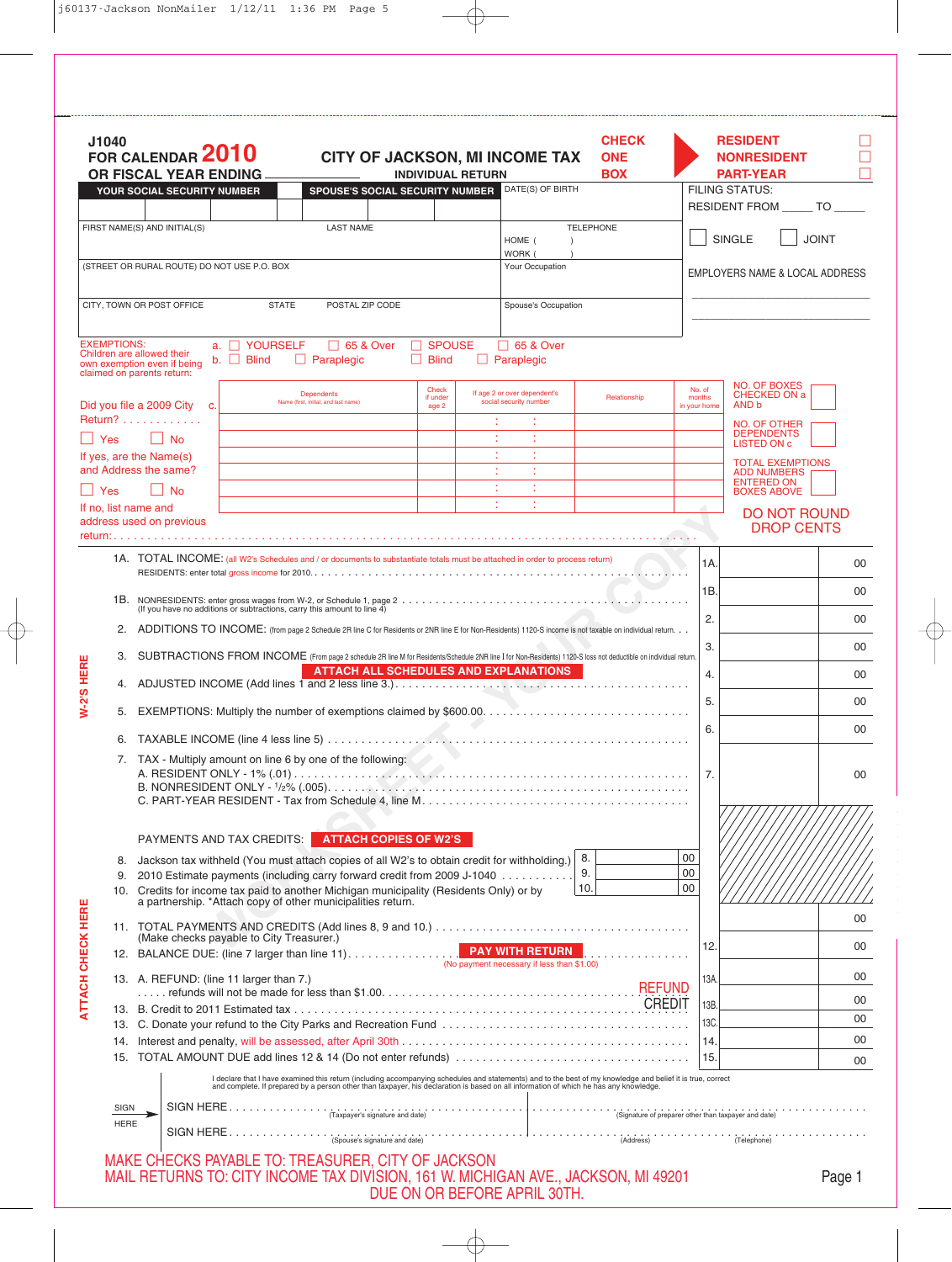

# – DO NOT USE THIS SCHEDULE IF ALL OF YOUR WORK IS PERFORMED IN JACKSON

| NON-RESIDENTS ONLY                                                                                                                                                                                     |                                                                                                                                                     |           |      |  |
|--------------------------------------------------------------------------------------------------------------------------------------------------------------------------------------------------------|-----------------------------------------------------------------------------------------------------------------------------------------------------|-----------|------|--|
| <b>COMPUTATION OF WAGES EARNED IN JACKSON - To be</b><br>completed by Non-Residents who performed only part of their<br>husband and wife have income subject to allocation, figure<br>each separately. | services in Jackson and part outside city on same job. Where both                                                                                   |           |      |  |
| A. Actual number of days worked everywhere (do not include vacation, holidays, sick, etc.) (5 days week x 52 weeks = 260 days maximum, less                                                            | Α.                                                                                                                                                  |           | Day  |  |
|                                                                                                                                                                                                        | В.                                                                                                                                                  |           | Day  |  |
|                                                                                                                                                                                                        | C.                                                                                                                                                  |           | $\%$ |  |
|                                                                                                                                                                                                        |                                                                                                                                                     | D.        | \$   |  |
|                                                                                                                                                                                                        |                                                                                                                                                     | Е.        | \$   |  |
|                                                                                                                                                                                                        | F.                                                                                                                                                  | \$        |      |  |
|                                                                                                                                                                                                        |                                                                                                                                                     | $G.  $ \$ |      |  |
| <b>SCHEDULE 2R</b>                                                                                                                                                                                     | <b>RESIDENTS (See instructions)</b>                                                                                                                 |           |      |  |
| <b>ADDITIONS</b>                                                                                                                                                                                       |                                                                                                                                                     | Α.        |      |  |
| <b>TO</b>                                                                                                                                                                                              |                                                                                                                                                     | <b>B.</b> |      |  |
| <b>INCOME</b>                                                                                                                                                                                          |                                                                                                                                                     | C.        |      |  |
|                                                                                                                                                                                                        |                                                                                                                                                     |           |      |  |
|                                                                                                                                                                                                        |                                                                                                                                                     | D.        |      |  |
| <b>SUBTRACTIONS</b>                                                                                                                                                                                    |                                                                                                                                                     | Ε.        |      |  |
| <b>FROM</b>                                                                                                                                                                                            |                                                                                                                                                     | F.        |      |  |
| <b>INCOME</b>                                                                                                                                                                                          |                                                                                                                                                     |           |      |  |
| <b>ONLY</b>                                                                                                                                                                                            |                                                                                                                                                     | H.        |      |  |
| <b>IF INCLUDED</b>                                                                                                                                                                                     |                                                                                                                                                     | Ι.        |      |  |
| IN                                                                                                                                                                                                     |                                                                                                                                                     | J.        |      |  |
| LINE <sub>1</sub>                                                                                                                                                                                      | *Only allowed if moving into the City of Jackson<br>K. Employees Business Expenses (subject to 2% Federal limit) (attach copy of Federal Form 2106) | Κ.        |      |  |
|                                                                                                                                                                                                        |                                                                                                                                                     | L.        |      |  |
|                                                                                                                                                                                                        |                                                                                                                                                     | М.        |      |  |
|                                                                                                                                                                                                        | <b>NON-RESIDENTS (See instructions)</b>                                                                                                             |           |      |  |
| <b>SCHEDULE 2NR</b>                                                                                                                                                                                    |                                                                                                                                                     | Α.        |      |  |
| <b>ADDITIONS</b>                                                                                                                                                                                       |                                                                                                                                                     | В.        |      |  |
| <b>TO</b>                                                                                                                                                                                              |                                                                                                                                                     | C.        |      |  |
| <b>INCOME</b>                                                                                                                                                                                          |                                                                                                                                                     | D.        |      |  |
|                                                                                                                                                                                                        |                                                                                                                                                     | Ε.        |      |  |
|                                                                                                                                                                                                        |                                                                                                                                                     |           |      |  |
| <b>SUBTRACTIONS</b>                                                                                                                                                                                    | Employees business expenses incurred in the production of Jackson Income.                                                                           | F.        |      |  |
| <b>FROM</b>                                                                                                                                                                                            |                                                                                                                                                     | G.        |      |  |
| <b>INCOME</b>                                                                                                                                                                                          | (attach copy of Federal return)                                                                                                                     | Η.        |      |  |
| IF INCLUDED                                                                                                                                                                                            |                                                                                                                                                     | I.        |      |  |
| IN                                                                                                                                                                                                     |                                                                                                                                                     |           |      |  |

LINE 1

Page 2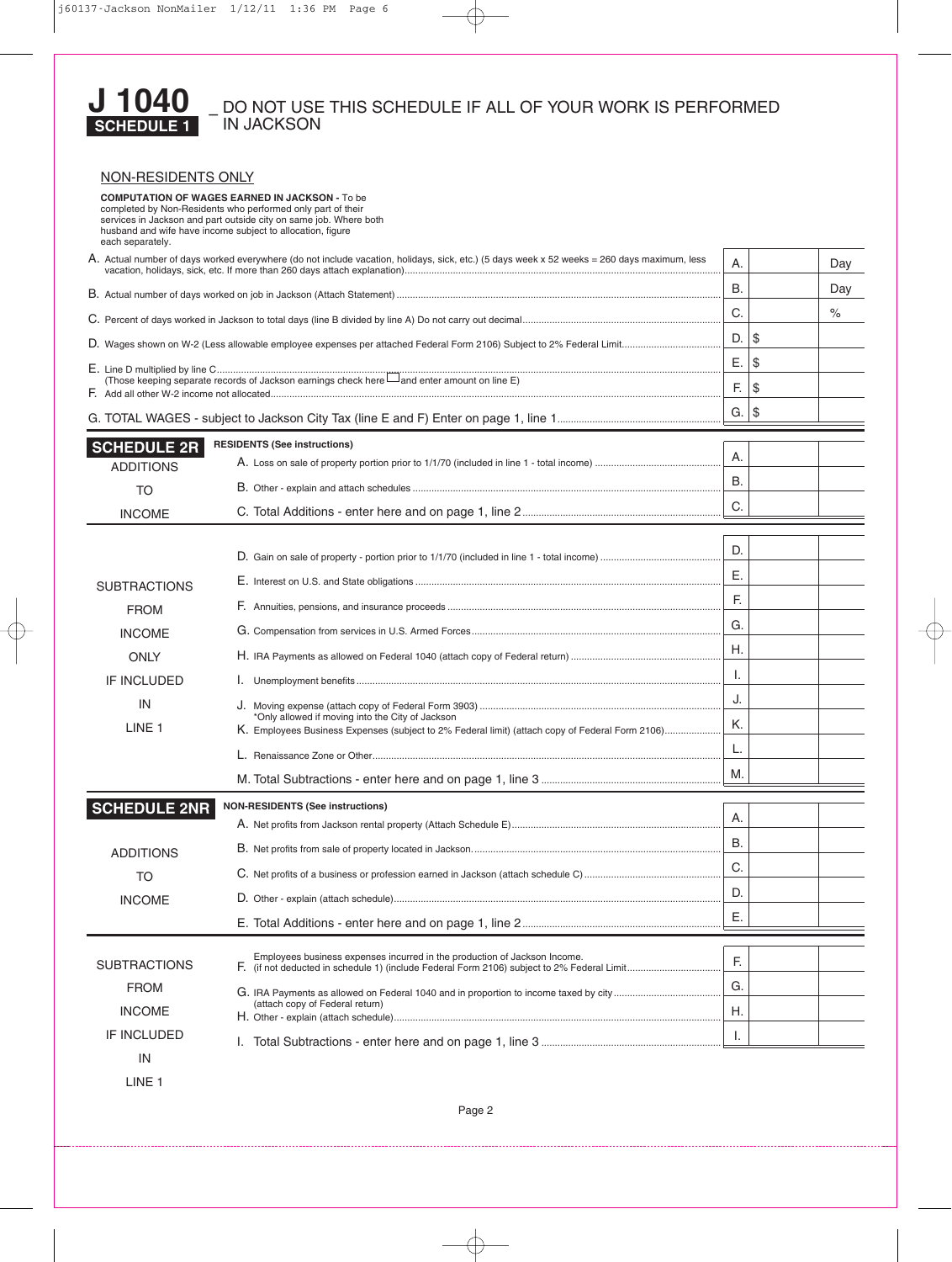

# **ATTACH THIS SCHEDULE TO YOUR J 1040** BUSINESS ALLOCATION FORMULA

**To be used by non-residents only and must be accompanied by a copy of your Federal Schedule "C".**

- 1. Average net book value of real and tangible personal property.
	- a. Gross annual rent paid for real property only multiply by 8.
	- b. TOTAL (add lines 1 and 1a)
- 2. Total wages, salaries, commissions and other compensation of all employees.
- 3. Gross receipts from sales made or services rendered.
- 4. Total percentages-add the three percentages computed for lines 1B, 2 and 3 which you entered in the last column.
- 5. Average percentage (one-third of line 4).
- 6. Profit or loss from schedule C, from Federal 1040.
- 7. City of Jackson business income line 6 multiplied by line 5 (enter on Page 2, schedule 2 NR, line C.
	- NOTE: In determining the average percentage (line 5), a factor shall be excluded from the computation only when it does not exist anywhere as far as the taxpayer's business operation is concerned. In such cases, the sum of the percentages on line 4 shall be divided by the number of factors actually used.

# **INSTRUCTIONS FOR BUSINESS ALLOCATION FORMULA**

The business allocation percentage formula is to be used by non-resident owners of businesses with business activity both inside and outside the City of Jackson who, because they do not maintain sufficient records to accurately reflect the net profits from operations conducted in the City of Jackson or for other reasons, are not using the separate accounting method.

Line 1. Enter in Column I the average net book value of all real and tangible personal property owned by the business, regardless of location; and in Column II show the net book value of the real and tangible personal property located in the City of Jackson. The average net book value of real and tangible personal property may be determined by adding the net book values at the beginning of the year and the net book values at the end of the year and dividing this sum by two. Any other method which will accurately reflect the average net book value for the year will also be permitted.

Line 1a. Enter in Column I the gross annual rentals multiplied by 8 for all rented real property regardless of

location (yields estimated value of such property). In Column II show the gross annual rentals multiplied by 8 for all rented real property located in the City of Jackson.

Line 2. Enter in Column I the total compensation paid to all employees during the year and in Column II show the amount of compensation paid to employees for work done or for services performed within the City of Jackson during the year.

Line 3. Enter in Column I the total gross receipts form all sales or services rendered during the year and in Column II show the amount of receipts derived from sales made or services rendered in the City of Jackson during the year.

Line 4 and 5. Compute the percentages as indicated.

Line 6. Enter the amount of net profit (or loss) from your business or profession as computed on your Federal 1040, Schedule C, line 21.

Line 7. Multiply the amount on line 6 by the percentage on line 5, and enter the result on Page 2 Schedule 2 NR, line C.

| Located<br>Everywhere |    | Located in<br>Jackson<br>II | Percentage<br>$  \div  $ |    |                      |
|-----------------------|----|-----------------------------|--------------------------|----|----------------------|
| \$                    | \$ |                             |                          |    |                      |
|                       |    |                             |                          |    |                      |
|                       |    |                             |                          |    | $\%$                 |
|                       |    |                             |                          |    | $\%$                 |
|                       |    |                             |                          |    | $\%$                 |
|                       |    |                             |                          |    |                      |
|                       |    |                             | 4                        |    | $\%$                 |
|                       |    |                             | 5                        |    | $\frac{1}{\sqrt{2}}$ |
|                       |    |                             | 6                        | \$ |                      |
|                       |    |                             | 7                        | \$ |                      |

1

1a

1b

2

3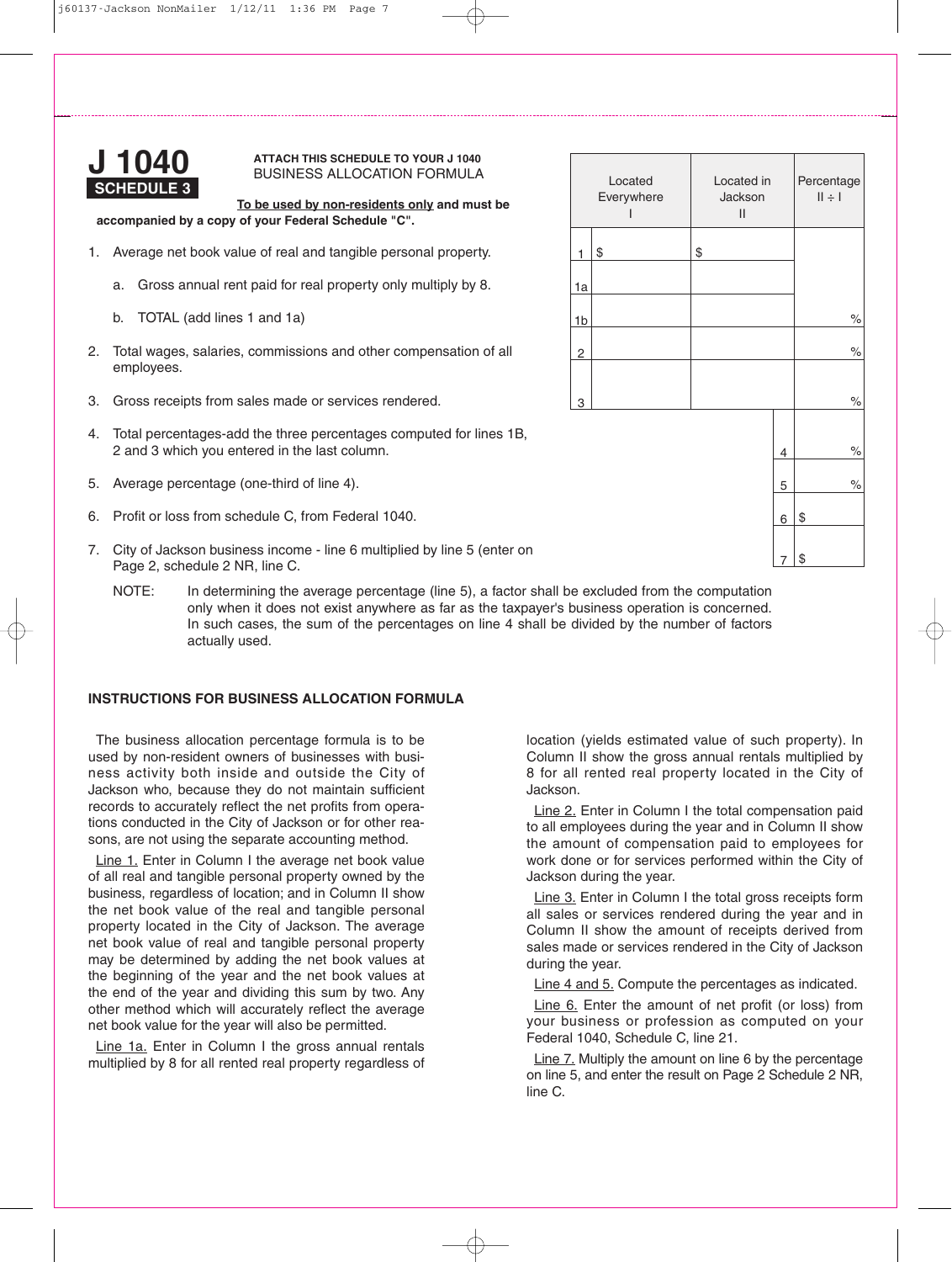|    | 1040<br>ATTACH THIS SCHEDULE TO YOUR J 1040<br><b>SCHEDULE 4</b><br>COMPLETE THIS SCHEDULE ONLY IF YOU HAD INCOME<br>SUBJECT TO THE TAX BOTH AS A RESIDENT AND<br>NON-RESIDENT                                                                                            |           | All income while<br>a Jackson<br>resident<br>$\mathbf{1}$ | Portion of income<br>earned in<br>Jackson while a<br>Non - Resident<br>$\overline{2}$ |
|----|---------------------------------------------------------------------------------------------------------------------------------------------------------------------------------------------------------------------------------------------------------------------------|-----------|-----------------------------------------------------------|---------------------------------------------------------------------------------------|
|    |                                                                                                                                                                                                                                                                           |           |                                                           | \$                                                                                    |
| В. |                                                                                                                                                                                                                                                                           | <b>B.</b> |                                                           | NON-TAXABLE                                                                           |
| C. | INTEREST, ROYALTIES, INCOME FROM TRUSTS AND ESTATES                                                                                                                                                                                                                       | C.        |                                                           | NON-TAXABLE                                                                           |
| D. | INCOME (OR LOSS) FROM RENTS (write location of property                                                                                                                                                                                                                   |           |                                                           |                                                                                       |
|    |                                                                                                                                                                                                                                                                           | D.        |                                                           |                                                                                       |
|    | E. NET INCOME (OR LOSS) FROM PARTNERSHIPS, BUSINESS OR<br>PROFESSION. Small Business Corporation, Federal form 1120S, are<br>not permitted to file as so-called "tax option" corporations. Every<br>corporation subject to city income tax must file a return and pay the | Е.        |                                                           |                                                                                       |
| E. | GAIN (OR LOSS) FROM SALE OF PROPERTY (write the location<br><u> 1989 - Johann Harry Harry Harry Harry Harry Harry Harry Harry Harry Harry Harry Harry Harry Harry Harry Harry</u>                                                                                         |           |                                                           |                                                                                       |
|    |                                                                                                                                                                                                                                                                           | E.        |                                                           |                                                                                       |
| G. |                                                                                                                                                                                                                                                                           | G.        |                                                           |                                                                                       |
| H. | TOTAL INCOME - BOTH COLUMNS (Add lines A through G)                                                                                                                                                                                                                       | Η.        |                                                           |                                                                                       |
| L. | LESS EXEMPTIONS - Multiply number claimed by \$600 and enter this amount in Column 1 (if more than Column 1, line H, carry                                                                                                                                                |           |                                                           |                                                                                       |
| J. |                                                                                                                                                                                                                                                                           | J.        | \$                                                        | \$                                                                                    |
| Κ. |                                                                                                                                                                                                                                                                           |           |                                                           | \$                                                                                    |
| L. |                                                                                                                                                                                                                                                                           |           |                                                           |                                                                                       |
|    |                                                                                                                                                                                                                                                                           |           |                                                           |                                                                                       |

## INSTRUCTIONS FOR SCHEDULE 4

# **WHO MUST USE THIS SCHEDULE**

You must complete schedule 4 if you earned part of your income while a resident, and you earned income subject to Jackson tax while a non-resident.

If you earned income as a resident but earned no Jackson income while a non-resident, do not use Schedule 4; check the Resident Box on page 1, J1040, and file as a resident, using the resident instructions. However, include only earnings and income earned while a resident.

## **ATTACH THIS SCHEDULE TO YOUR J 1040**

lines A to G - income and subtractions

**COLUMN 1 -** Include the income items as though you were filing as a resident but only that portion that was earned while a resident (see resident instructions.)

**COLUMN 2 -** Include the income items as though you were filing as a non-resident but only that portion that was earned in city while a non-resident.

**LINE H - TOTAL INCOME:** Add lines A - G for both columns.

**LINE I - EXEMPTIONS:** Multiply your exemptions by \$600 and enter in Column 1. If Column 1, Line I (exemption deduction) is larger than Line H (total income) carry all of the excess to Column 2.

**LINE J - TAXABLE INCOME:** Subtract Line I from Line H and enter on line J. If Column 1 shows taxable income, it may be reduced by a loss (on city income) in Column 2. If column 1 is 0, Column 2 cannot be less than 0.

**LINE K - TAX-RESIDENT INCOME:** Multiply the taxable income in Column 1, line J by 1% (.01) and enter on this line.

**LINE L - TAX-NON-RESIDENT:** Multiply the taxable income in Column 2, Line J by  $1/2\%$  (.005) and enter on this line.

**LINE M -** Add lines K and L, enter here and on page 1, line 7 J 1040.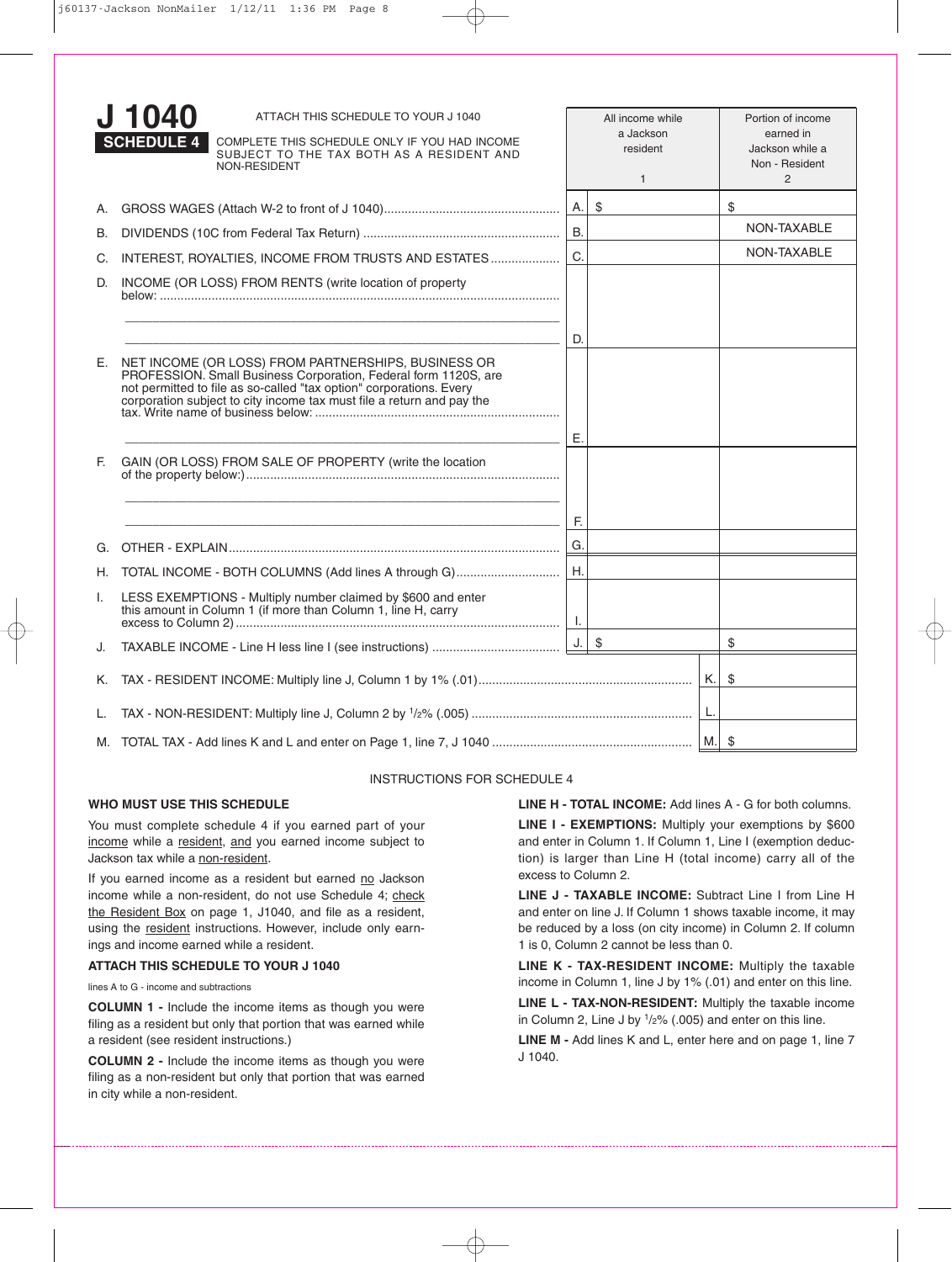# **NON-RESIDENTS ONLY INSTRUCTIONS FOR PREPARING TAX RETURN**

## **HEADING INFORMATION**

First complete the name, address and filing status, and be certain that your social security number has been entered correctly. If spouse is included as an exemption also his/her social security number.

Fill in the name of your current employer, and list all other sources of income. Check the non-resident box on page 1, J1040.

**EXEMPTIONS:** \$600 is allowed for each exemption in 2010. Double exemptions are allowed for the following: taxpayers 65 or over, blind or paraplegic taxpayers. Children with taxable income may claim themselves on their own returns even though their parents may have already claimed them as exemptions. (Any questions concerning this matter may be referred to the Income Tax Office at 788-4044).

**LINE 1 - TOTAL INCOME:** Enter the full amount of gross wages from your W-2 including wage continuation pay if you worked 100% of the time in Jackson. After wages are determined, drop cents. If you performed service both inside and outside of Jackson, complete Schedule 1 on page 2.

SCHEDULE 1 - Computation of wages earned in Jackson.

Line A - Enter the actual number of days you were on the job everywhere during the year. (Do not include vacation, holidays, etc.)

Line B - Enter the actual number of days you worked in Jackson.

Line C - Divide the days on line B by the days on line A and enter the resulting percentage on line C.

Line D - Enter your wages from your W-2, but first subtract employee expenses incurred in the production of Jackson income. (See lines F & H, under Subtractions from Income for a description of allowable items.)

Line E - Multiply the wages on line D by the percent on line C, and enter the result on line E.

Line F - Add all taxable income not subject to allocation.

Line G - Total Wages subject to tax.

NOTE: Employees paid on a commission basis should multiply their total commissions by the ratio of commissions earned in Jackson to total commissions earned. 2. Non-resident wage earners should exclude income earned on another job outside of the city when completing line F.

#### **LINE 2 - ADDITIONS TO INCOME:** Total from page 2, Schedule 2NR, line E. Schedule 2NR - ADDITIONS:

Line A - Enter net profit from rental property located in Jackson.

Line B - Enter net profit or loss from sales of property located in Jackson. Losses including carry-overs are computed and used to offset gains in the same manner as in the Federal Internal Revenue Code. Only gain or loss incurred after Jan. 1, 1970 on property in Jackson is taxable. It may be determined by 1) Difference between the fair market value at Jan. 1, 1970 and sales price or, 2) multiplying the Federal income tax gain or loss by the ratio of number of months held after Jan. 1, 1970 to total months held.

Line C - Enter net profits from business or profession which were earned in Jackson. (Complete Schedule 3 if your business earned income both inside and outside of Jackson.) (\*\*see insert on next page).

Line D - Enter any other items taxable to a non-resident which were earned in Jackson.

Line E - Total of lines A through D, enter here and on Page 1, line 2, J1040.

#### **LINE 3 - SUBTRACTIONS FROM INCOME:** Total from Page 2, schedule 2NR, line I. Line F - Enter the amount of expenses as an employee, limited to the follow-

ing: Attach Federal form 2106 to your J1040 return for the following Items 1, 2, 3 and 4. These expenses apply only on taxable income.

1. Expenses of travel, meals and lodging while away from home.

2. Expenses as an outside salesman who works away from his employer's place of business. (Does not include driver - salesman whose primary duty is service and delivery.)

3. Expenses of transportation. (But not transportation to and from work.)

4. Expenses reimbursed under an expense account or other arrangement with your employer, if the reimbursement has been included in gross earnings reported. Subject to 2% Federal Limit.

Line G - IRA payments made on Income taxed by the city only.

Line H - Enter other items which may have been included in income which is non taxable (income earned outside while a non-resident).

NOTE: No deductions are allowable for personal expenses such as taxes on your home, interest on loans, etc.

Line I - Add lines F, G and H, enter the total on page 1, line 3 J1040.

**LINE 4 - ADJUSTED INCOME:** Add lines 1 and 2 less 3.

**LINE 5 - EXEMPTIONS:** Multiply the number of exemptions claimed by \$600 and enter the result on this line.

**LINE 6 - TAXABLE INCOME:** Line 4 less line 5. If line 5 is larger than line 4 enter 0.

**LINE 7 - TAX:** Multiply the amount on line 6 by 1/2% (.005) and enter the result on line 7.

**LINE 8 - JACKSON TAX WITHHELD:** Add all local tax withheld from W2's then drop cents. A legible copy of your W-2 must be submitted with your return to obtain credit for amount withheld for the City of Jackson. Attach the W-2 to the front of the J1040.

**LINE 9 - ESTIMATE PAYMENTS:** Enter amounts paid on Declaration of Estimated Tax during 2010 including overpayment from 2009 J1040.

**LINE 10 - OTHER CREDITS:** Enter amount of any tax paid in your behalf by a partnership or any payments made on a tentative return if income included in line 1.

**LINE 11 - TOTAL PAYMENTS AND CREDITS:** Add lines 8, 9 and 10.

#### **BALANCE DUE OR OVERPAYMENT**

**LINE 12 - BALANCE DUE:** If line 7, (your tax) is larger than line 11, (your payments and credits) enter the difference. This amount must be paid when filing this return. Taxpayers making payments on Declaration of Estimated Tax are required to file an annual return (J1040).

Make your check or money order payable to Treasurer, City of Jackson, and mail your return and payment to Income Tax Dept. City Hall, Jackson, Michigan 49201. (No payment is necessary if less than \$1.00).

**LINE 13 - OVERPAYMENT:** If line 11 (total payments and credits) is larger than line 7 (your tax) enter the amount of overpayment on either line 13A or 13B.

**LINE 13(A) - REFUND:** Enter the overpayment (line 13) to be refunded. Refunds of less than \$1.00 will not be made but return must be filed with the CITY INCOME TAX DIVISION.

**LINE 13(B) - CREDIT 2010 ESTIMATED TAX:** If you wish to have your overpayment credited to your 2011 estimated tax, enter the amount on this line. Attach a complete 2010 Declaration of Estimated Tax and your payment.

**LINE 13(C) -** Donate your refund to the City Parks and Recreation Fund.

**LINE 14 -** After April 30, interest and penalty will be assessed, penalty not to exceed 25% of unpaid tax. If the total interest and penalty to be assessed is less than \$2.00, the administrator shall assess a penalty in the amount of \$2.00.

**LINE 15 -** Enter total amount due.

### **SIGN YOUR RETURN**

**Be sure that your return is signed. If you are filing jointly, both husband and wife must sign. Any balance due must be paid when you file.**

**NOTE: A taxpayer who was a resident part of the year and lived and worked outside the city the balance of the year, shall use the rate of 1% on his earnings as a resident only. Use line L (Schedule 2R) to remove non-taxable income if included.**

### **ASSISTANCE:**

For questions not answered in this booklet or assistance in preparing your return, call (788-4044 or 788-4043) or visit the Income Tax Division located on the 1st floor of City Hall, 161 W. Michigan Avenue, Jackson, MI.

**NOTE: Please attach copies of your Federal forms 4797, 3903 Moving Expenses, 2106 Business Expenses, Alimony and Schedules C, D, E, F and R, which were used to arrive at your Adjusted Gross Income, Federal Form 1040.**